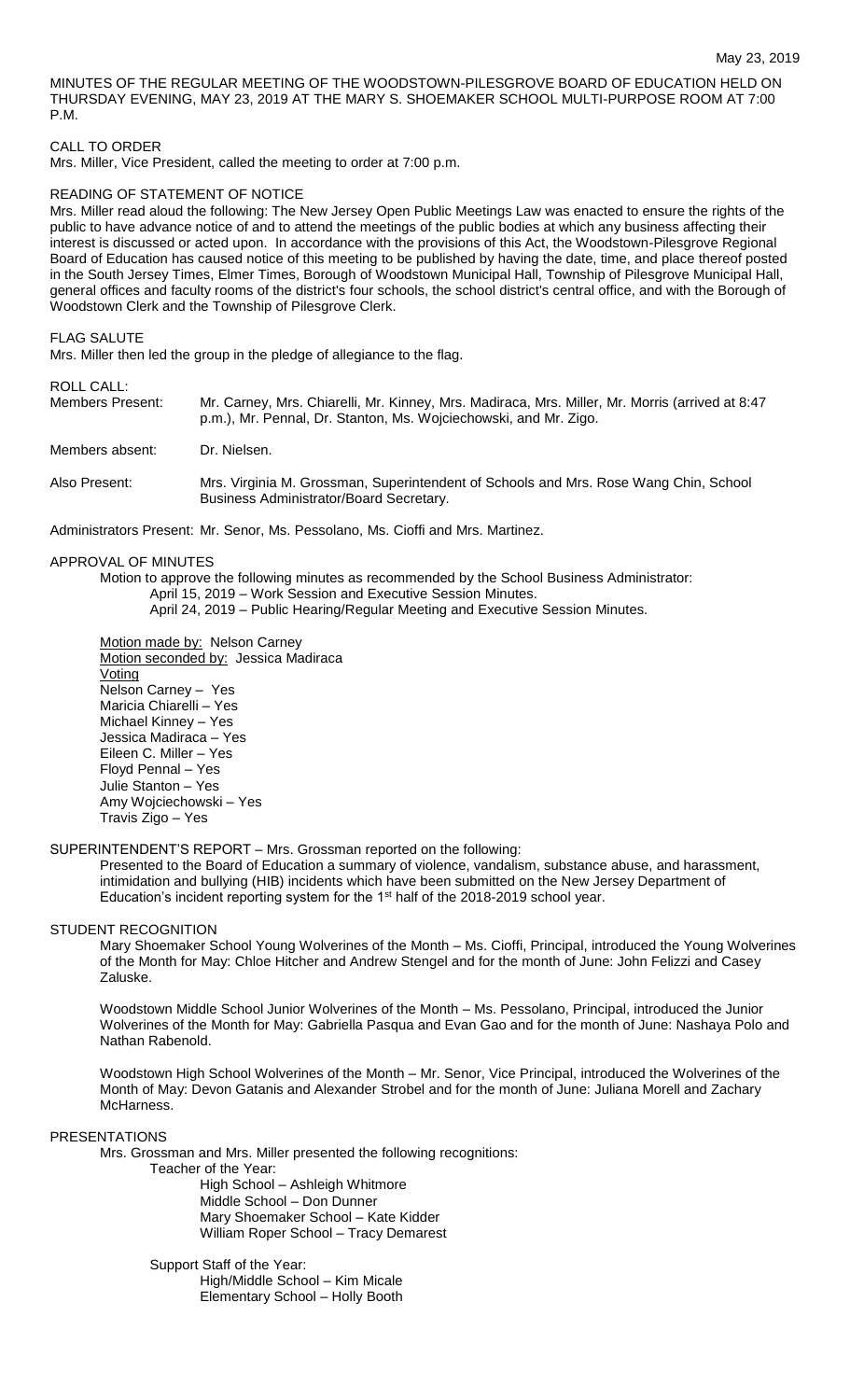Mr. Ursino, Mrs. Grossman and Mrs. Miller presented the following recognitions:

Recognition of student athletics/teams:

Conference Championships: Boys Cross Country Wrestling Girls Swimming

Golf Boys Tennis Boys Track Girls Track

South Jersey Championships: Field Hockey

District 30 Championship: **Wrestling** 

All State Honors:

Cara Franceschini - Group I: 3rd Team RJ Gaskill - Group I: Offensive Line 1st Team from NJ.com Madeline Melle - Group I: All State 3rd Team from NJ.com Makenzie Rey- Group I: All State 3rd Team from NJ.com

Soccer Coaches Association of New Jersey:

Chris Williams - 3rd Team All State Group I and All South Jersey Zac Moore - 1st Team All State All Group I and All South Jersey Zac Moore - 1st Team All State and All Groups (I-IV) Zac Moore - Selected as one of the Top 5 Keepers in the State of NJ (This is a 1st in school history)

All State Honors: Xavier Seals – Group I: 1st Team South Jersey

AUDIENCE PARTICIPATION (Agenda Items Only) - None

ANNUAL APPOINTMENTS AND AFFIRMATIONS FOR THE 2019-2020 SCHOOL YEAR Motion to **table** the following items for further discussion during executive session: Depositories of School Funds Professional Appointments Extraordinary Unspecified Services

Motion to **table** made by: Nelson Carney Motion seconded by: Amy Wojciechowski Voting Nelson Carney – Yes Maricia Chiarelli – Yes Michael Kinney – Yes Jessica Madiraca – Yes Eileen C. Miller – Yes Floyd Pennal – Yes Julie Stanton – Yes Amy Wojciechowski – Yes Travis Zigo – Yes

Motion to approve the annual appointments and affirmations as recommended by the School Business Administrator for the 2019-2020 school year as follows:

Curriculum and Instruction Re-adoption of District Curriculum Re-adoption of textbooks and materials

Personnel Appointments

504 Officer (staff) - Michele Martinez 504 Officer (students) - Richard Senor Accountability Officer; Federal Grants - Rose Wang Chin Affirmative Action Officer - Michele Martinez Americans with Disabilities Act (ADA) - Rose Wang Chin Asbestos Management - Rose Wang Chin Cash Manager - Rose Wang Chin Custodian of Records - Rose Wang Chin District Integrated Pest Management Officer - Joe Biluck EEO/ADA Compliance Officer - Virginia M. Grossman Emergency Plan and Security Coordinator - Christopher Snyder HIB Coordinator -Christine Carpenter HIB Specialists - Kristine Knorr (WHS); Kim Micale (WMS); Jennifer Hildebrand (MSS); Stephanie Silver (WRECLC) Homeless Liaison - Christopher Snyder Indoor Air Quality Designee - Joe Biluck Public Agency Compliance Officer (P.A.C.O.) - Rose Wang Chin Purchasing Agent - Rose Wang Chin (bid threshold \$29,000) Right to Know - Rose Wang Chin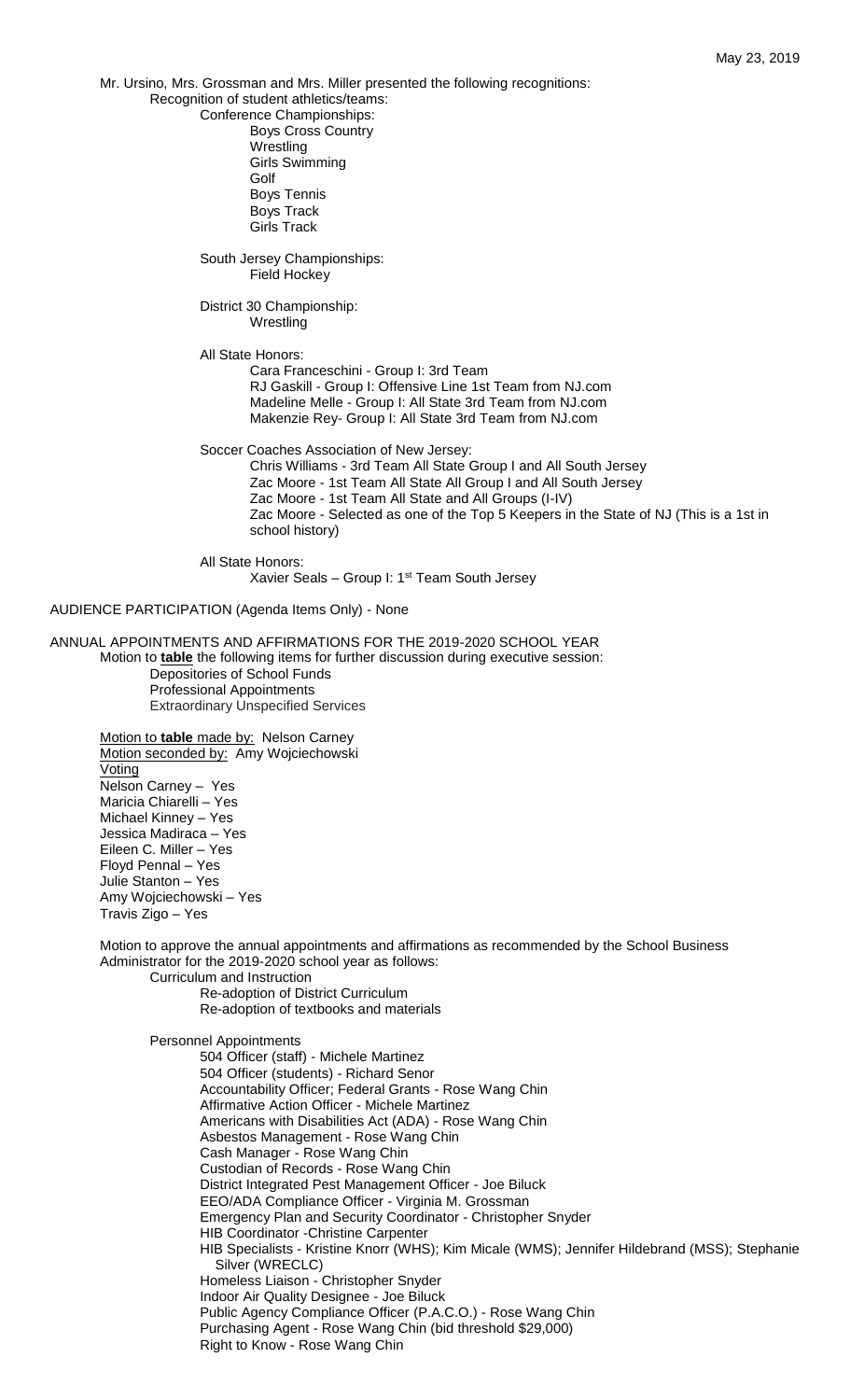Safety Officer - Christopher Snyder Title IX Coordinator - Michelle Spaventa Worker's Compensation Coordinator - Rose Wang Chin

Budget Transfers - Authorize the Superintendent to approve budget transfers prior to Board of Education meetings pursuant to N.J.S.A. 18A: 22-8.1 (Note: Transfers will be ratified by the Board of Education at the subsequent board meeting.)

Official Newspapers for 2019-2020 - South Jersey Times and Elmer Times and to designate locations of posting public notices for Board meetings as the Borough of Woodstown Municipal Hall, Township of Pilesgrove Municipal Hall, the general offices and faculty rooms of the district's four schools, the school district's central office, and with the Borough of Woodstown and Township of Pilesgrove Clerk.

Independent Review Letter - Accept the independent review letter from EisnerAmper LLP, Accountants & Advisors, for the peer review of the district's auditor Bowman & Company.

### Petty Cash

| Virginia M. Grossman, Superintendent                  | \$100.00 |
|-------------------------------------------------------|----------|
| Rose Wang Chin, School Business Admin/Board Secretary | \$200.00 |
| <b>Richard Senor, WHS Principal</b>                   | \$150.00 |
| Allison Pessolano, WMS Principal                      | \$150.00 |
| Diane Cioffi, MSS Principal                           | \$500.00 |
| Diane Cioffi, WRECLC Principal                        | \$200.00 |
| Michelle Martinez, CST Director                       | \$100.00 |
| Joe Ursino, Athletic Director                         | \$100.00 |
|                                                       |          |

Motion made by: Michael Kinney Motion seconded by: Amy Wojciechowski Voting Nelson Carney – Yes Maricia Chiarelli – Yes Michael Kinney – Yes Jessica Madiraca – Yes Eileen C. Miller – Yes Floyd Pennal – Yes Julie Stanton – Yes Amy Wojciechowski – Yes Travis Zigo – Yes

### INSTRUCTION/CURRICULUM

Motion to approve the following as recommended by the Superintendent:

Professional Development workshops/conferences for the 2018-2019 school year:

| Staff                 | <b>Building</b>           | Dates               | Workshop/Conference   Location |               | Cost not to<br>exceed |
|-----------------------|---------------------------|---------------------|--------------------------------|---------------|-----------------------|
| Grossman.<br>Virginia | <b>District</b><br>Office | $6/26 -$<br>6/28/19 | Creative Leadership<br>Summit  | Boston,<br>МA | \$699                 |

Field trip list for High School for the month of May. (see page 408)

Fundraiser list for the month of May. (see page 409)

Students for homebound instruction:

| Student ID | Approximate Date(s) |  |
|------------|---------------------|--|
| 818686269  | $ 4/25 - 5/1/19 $   |  |
| 8074915698 | $ 5/2 - 5/15/19 $   |  |

Strategic Plan 5 Year Plan for 2019-2024.

Handbooks/Plans as follows:

Biohazard Safety Plan - 2019-2020 Comprehensive Maintenance Plan - 2019-2020 Comprehensive Equity Plan - 2019-2020 Five Year Curriculum Plan - 2019-2020 Indoor Air Quality Plan - 2019-2020 Integrated Pest Management Plan - 2019-2020 Long Range Facility Plan - 2019-2020 Nursing Services Plan - 2018-2029 Revised Professional Development Plan - 2019-2020 District Technology Plan - 2019-2020 Textbook Replacement Plan - 2019-2020

HIB Report - Harassment, Intimidation and Bullying report dated 4/12/2019 through 5/10/2019 and to provide notification letters as required to the parents/guardians advising that this information has been provided to the Board of Education.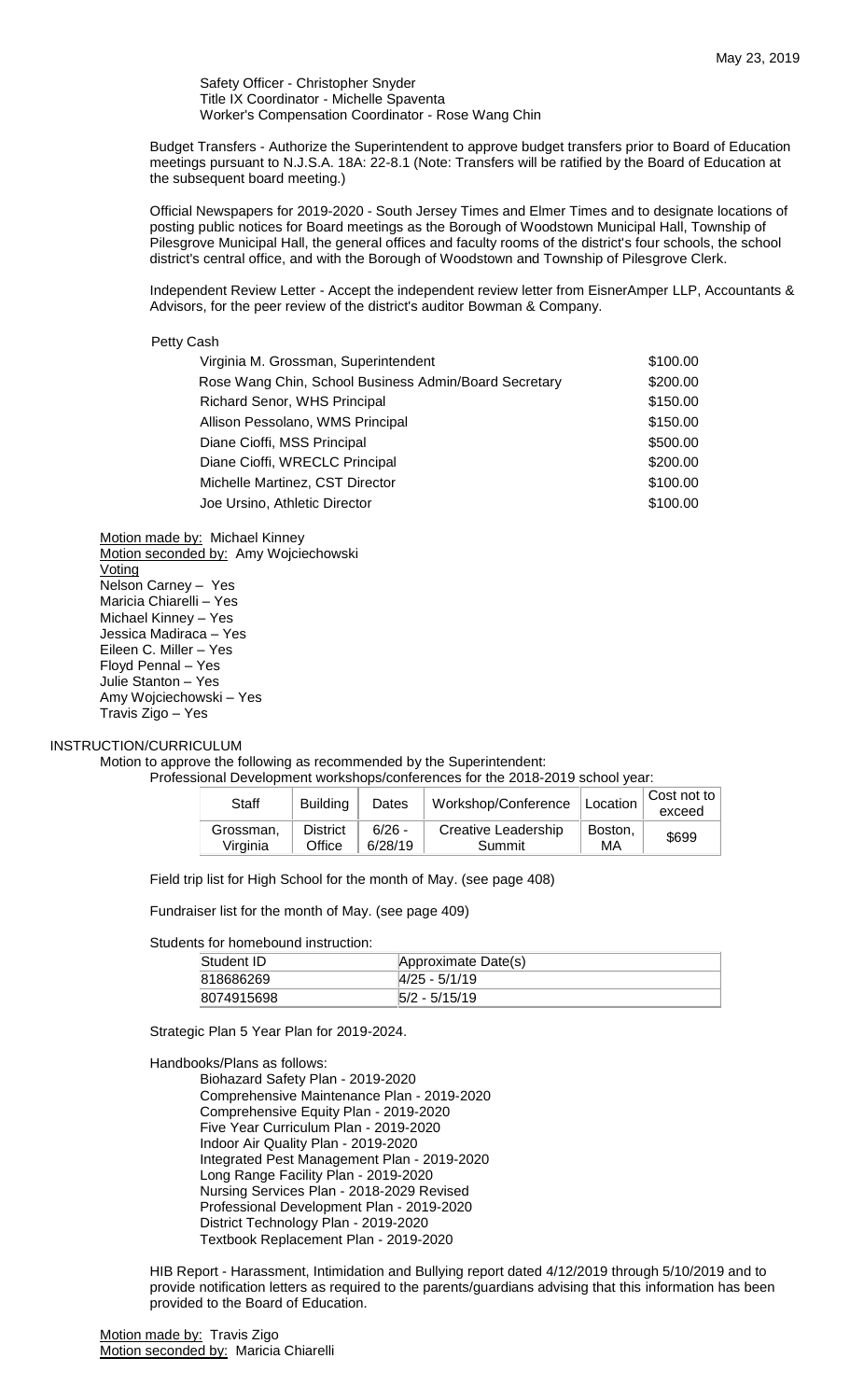**Voting** Nelson Carney – Yes Maricia Chiarelli – Yes Michael Kinney – Yes Jessica Madiraca – Yes Eileen C. Miller – Yes Floyd Pennal – Yes Julie Stanton – Yes Amy Wojciechowski – Yes Travis Zigo – Yes

Motion to approve the following as recommended by the Superintendent (voting not applicable to sending district representatives): Field Experience

| Student                 | College        | <b>Location Staff</b> |                         | Date(s)                    | Type                   |
|-------------------------|----------------|-----------------------|-------------------------|----------------------------|------------------------|
| Barillari, Alyssa Rowan |                | MSS                   | Daly, Christina         | Fall 2019 &<br>Spring 2020 | Clinical<br>Practice   |
| Warner, Megan Rowan     |                | MSS                   | Battaglia,<br>Jennifer  | Fall 2019 &<br>Spring 2020 | Clinical<br>Practice   |
| Dubois, Alexis          | Wilmington MSS |                       | Donahue, Gina Fall 2019 |                            | Field Obs. 60<br>hours |
| Tatam, Megan            | Wilmington MSS |                       | Grubb,<br>Charlene      | <b>Fall 2019</b>           | Field Obs. 60<br>hours |
| Schaefer,<br>Samantha   | Wilmington MSS |                       | Stemberger,<br>Jesse    | <b>Fall 2019</b>           | Field Obs. 60<br>hours |

Field Trips as follows: (see page 410 through 411) Middle School May field trip list. Mary Shoemaker May field trip list.

Students for homebound instruction:

| Student ID | Approximate Date(s) |
|------------|---------------------|
| 723861594  | $ 4/26 - 5/26/19 $  |

Motion made by: Travis Zigo Motion seconded by: Jessica Madiraca Voting Nelson Carney – Yes Maricia Chiarelli – Yes Jessica Madiraca – Yes Eileen C. Miller – Yes Floyd Pennal – Yes Julie Stanton – Yes Amy Wojciechowski – Yes Travis Zigo – Yes

### ADMINISTRATION/PERSONNEL

Motion to approve the following as recommended by the Superintendent: Substitutes list for May 2019. (see page 412)

Motion made by: Nelson Carney Motion seconded by: Travis Zigo Voting Nelson Carney – Yes Maricia Chiarelli – Yes Michael Kinney – Yes Jessica Madiraca – Yes Eileen C. Miller – Yes Floyd Pennal – Yes Julie Stanton – Yes Amy Wojciechowski – Yes Travis Zigo – Yes

Motion to approve the following as recommended by the Superintendent (voting not applicable to sending district representatives):

New Staff as follows:

Kellilynn Clifford as a full time PE/Health teacher at the Middle School effective 9/1/2019. Salary: BA, Step 4 - \$52,530. NOTE: This position was in the 2019-2020 budget. Ms. Clifford is a parttime employee who is going full time and the part-time position will not be filled.

Brandon Lyons as a full time PE/Health teacher at the Middle School effective 9/1/2019. Salary: BA, Step 6 - \$53,155. NOTE: This position was in the 2019-2020 budget. Mr. Lyons is a part-time employee who is going full time and the part-time position will not be filled.

Volunteer lists for May 2019 as follows: (see page 413 through 414) Mary Shoemaker William Roper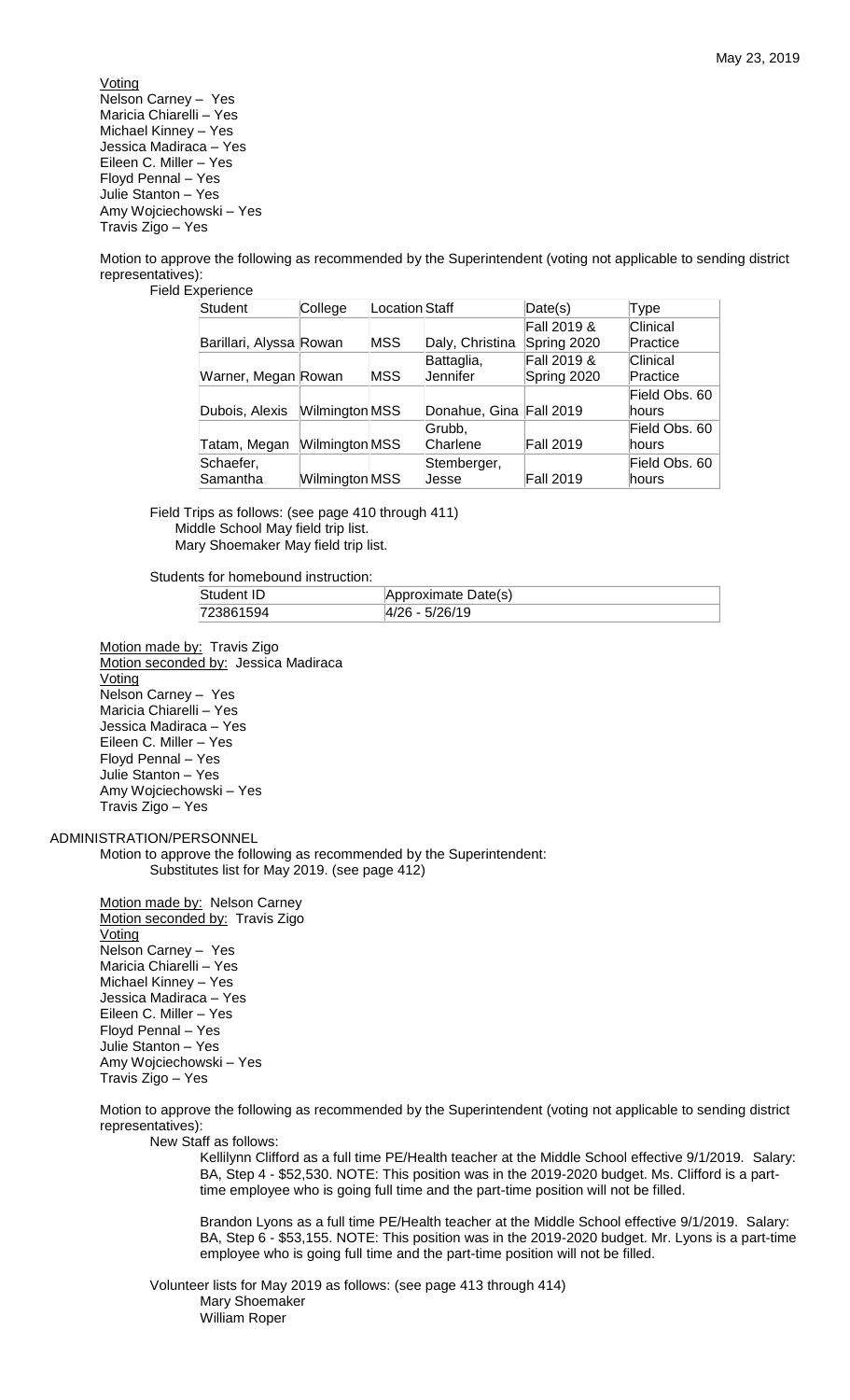Motion made by: Nelson Carney Motion seconded by: Maricia Chiarelli **Voting** Nelson Carney – Yes Maricia Chiarelli – Yes Jessica Madiraca – Abstained on the Mary Shoemaker volunteer list only. Eileen C. Miller – Yes Floyd Pennal – Yes Julie Stanton – Yes Amy Wojciechowski – Yes Travis Zigo – Yes

### OPERATIONS/FINANCE

Motion to approve the following financial reports as recommended by the School Business Administrator: (see Board Minutes Financial Back-up Binder for details).

\_\_\_\_\_\_\_\_\_\_\_\_\_\_\_\_\_\_\_\_\_\_\_\_\_\_\_\_\_ \_\_\_\_\_\_\_\_\_\_\_\_\_\_\_\_\_\_\_\_\_\_\_\_

Pursuant to N.J.A.C. 6A:23A-16.10 (c)3, I certify that as of March 31, 2019, no budgetary line item account has obligations and payments (contractual orders) which in total exceed the amount appropriated by the Woodstown-Pilesgrove Regional Board of Education pursuant to N.J.S.A. 18A:22-8.1 and N.J.S.A. 18A:22-8.2 and no budgetary line item account has been over-expended in violation of N.J.A.C. 6:23- 16.10 (a)1.

Board Secretary **Date** 

The March 31, 2019, preliminary final Report of the Treasurer of School Funds for the 2018-2019 school year is in agreement with the March 31, 2019, preliminary Report of the Board Secretary, pending audit.

Pursuant to N.J.A.C. 6A:23A-16.10(c)4, that the Woodstown-Pilesgrove Regional Board of Education certifies that as of March 31, 2019, and after review of the Secretary's Monthly Financial Report and the Treasurer's Monthly Financial Report and upon consultation with the appropriate district officials, to the best of the Board's knowledge, no major account or fund has been over-expended in violation of N.J.A.C. 6A:23A-16.10(a)1 and that sufficient funds are available to meet the district's financial obligations for the remainder of the fiscal year.

EFT's for April 2019, additional hand check payments for April 2019, and payment list for the month of May 2019.

Transfer of funds as previously approved by the Superintendent pursuant to 18A:22-8.1 for the month of March 2019.

Additional financial reports as follows:

Student Activities and Athletics for the month of April 2019. Scholarships for the month of April 2019. Odyssey of the Mind for the month of April 2019. Cafeteria Report for the month of April 2019. Woodstown Community School for the month of April 2019.

Motion made by: Jessica Madiraca Motion seconded by: Nelson Carney **Voting** Nelson Carney – Yes Maricia Chiarelli – Yes Michael Kinney – Yes Jessica Madiraca – Yes Eileen C. Miller – Yes Floyd Pennal – Yes Julie Stanton – Yes Amy Wojciechowski – Yes Travis Zigo – Yes

Motion to approve the following as recommended by the School Business Administrator:

Resolution to approve withdrawal of funds from the Capital Reserve account to fund the replacement of the fire suppression pump (and related components) in Woodstown High School in the amount of \$15,000.00, to be used in General Fund Capital Outlay Account (Fund 12). The District has a requirement to fund the local share of the replacement of the fire suppression pump (and related components) in Woodstown High School in the amount of \$15,000.00 through a Capital Reserve withdrawal. The NJ State Department of Education requires Board action for withdrawals from the Capital Reserve account. There are available funds in the amount of \$15,000.00 for withdrawal from the Capital Reserve account. The District will not seek State funding for the above project. Be it resolved that the Long-Range Facilities Plan will be amended to incorporate the above project. Be it further resolved that the District's administration is directed to withdraw \$15,000.00 from the Capital Reserve account to make the money available for this expenditure.

Resolution to approve withdrawal of funds from the Capital Reserve account to fund the replacement of the ADA ramp in Woodstown High School in the amount of \$25,000.00, to be used in General Fund Capital Outlay Account (Fund 12). The District has a requirement to fund the local share of the replacement of the ADA ramp in Woodstown High School in the amount of \$25,000.00 through a Capital Reserve withdrawal. The NJ State Department of Education requires Board action for withdrawals from the Capital Reserve account. There are available funds in the amount of \$25,000.00 for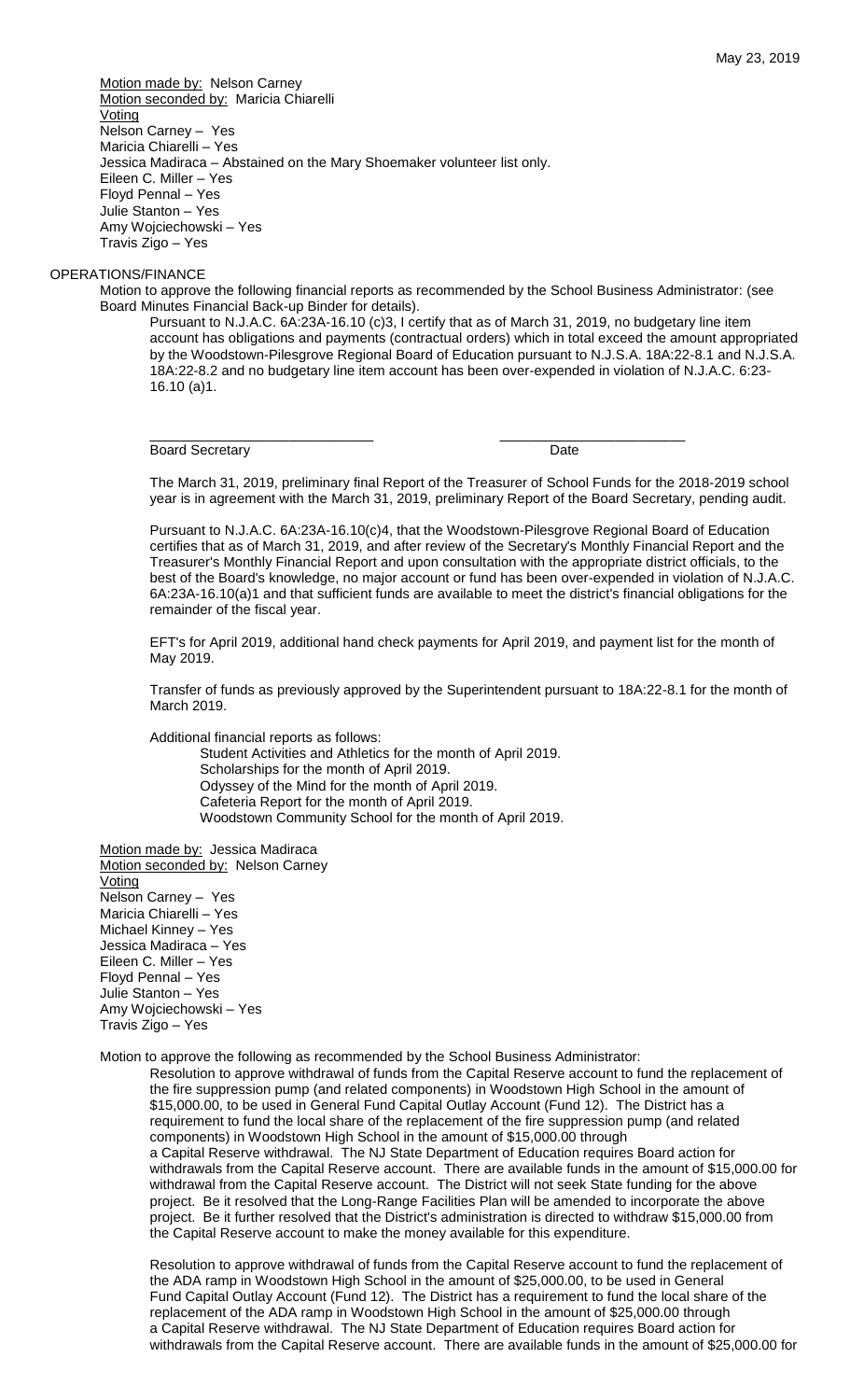withdrawal from the Capital Reserve account. The District will not seek State funding for the above project. Be it resolved that the Long-Range Facilities Plan will be amended to incorporate the above project. Be it further resolved that the District's administration is directed to withdraw \$25,000.00 from the Capital Reserve account to make the money available for this expenditure.

Resolution to approve withdrawal of funds from the Maintenance Reserve account to fund the roof repairs in Woodstown High School in the amount of \$12,000.00, to be used in General Fund account (11-000- 261-XXX-XX). The NJ State Department of Education requires Board action for withdrawals from the Maintenance Reserve account. There are available funds in the amount of \$12,000.00 for withdrawal from the Maintenance Reserve account. Be it resolved that the District's administration is directed to withdraw \$12,000.00 from the Maintenance Reserve account to make the money available for this expenditure.

Resolution to approve withdrawal of funds from the Maintenance Reserve account to fund the flooring upgrades in Woodstown High School in the amount of \$25,000.00, to be used in General Fund account (11-000-261-XXX-XX). The NJ State Department of Education requires Board action for withdrawals from the Maintenance Reserve account. There are available funds in the amount of \$25,000.00 for withdrawal from the Maintenance Reserve account. Be it resolved that the District's administration is directed to withdraw \$25,000.00 from the Maintenance Reserve account to make the money available for this expenditure.

Submission of the Perkins 2020 Secondary Grant Application Budget Activity Plan. The purpose of this grant is to develop more fully the academic, career and technical skills of our CTE students by assisting them with meeting high standards, integrating academic, career and technical instruction. (attachment)

Contract with K.D. National Force Security and Investigations Agency, LLC., for the 2019-2020 school year.

Contract with The Cooper Health System to provide onsite physician services at each football game played by Woodstown High School, at \$250 per game, for the 2019-2020 school year.

Contract with K.D. National Force Security, LLC., in the amount of \$1,500.00 for additional security drill services.

Set the Non-Resident Children of Full Time Staff Members fee at \$8,638.00 for the 2019-2020 school year.

Set the Non-Resident Children of Full Time Administrators (as per WPAA Agreement Article XII.F.) at \$6,479.00 for the 2019-2020 school year.

Tax requisition for 2019-2020 school year.

Revision to the Title I & IIA Instructor salaries for the 2018-2019 school year.

Accept award of Reallocated Title I grant for Fiscal Year 2019 in the amount of \$7,104.00

Authorize submission of the ESEA Grant Application Amendment #3 for Fiscal Year 2019.

Cafeteria breakfast and lunch prices for the 2019-2020 school year.

Contract with LearnWell to provide home instructions services to student (NJSmart #3072682902), effective May 1, 2019 at \$44.00 per hour.

Contract with LearnWell to provide instructional tutoring services to district students placed in a hospital or behavioral health center setting for the 2019-2020 school year.

Resolution to enter into a cooperative pricing agreement with Hunterdon County Educational Services Commission (HCESC). (see page 415)

Purchase of LinkIt software and license agreement in the amount of \$31,554.00 for the purpose of replacing our EdConnect software and to provide data warehousing, assessment solutions, and analytics for students in all grades. This purchase is through the Hunterdon County Education Services Commission Co-Op (HCESC) #34HUNCCP.

Authorize District architect (Garrison Architect) to solicit proposals for the replacement of the ADA handicap ramp to correct an accessibility violation identified by the audit conducted by the New Jersey Department of Education on July 28, 2018.

Donation from Mr. Melvin Lewis of Woodstown, in the amount of \$2,836.00 for the high school football scoreboard restoration project. (Note: Funds will be deposited in the WHS Centennial Walkway account).

Acceptance of the Woodstown High-Middle School 2<sup>nd</sup> School Bus Emergency Evacuation Drill performed on May 6, 2019.

Set subscription busing cost at \$591.98 for round trip and \$295.99 for one way trip for the 2019-2020 school year.

Contract with Gloucester County Special Services School District to participate in the Choice Aid-in-Lieu Program for the 2019-2020 school year at \$3.50 per student.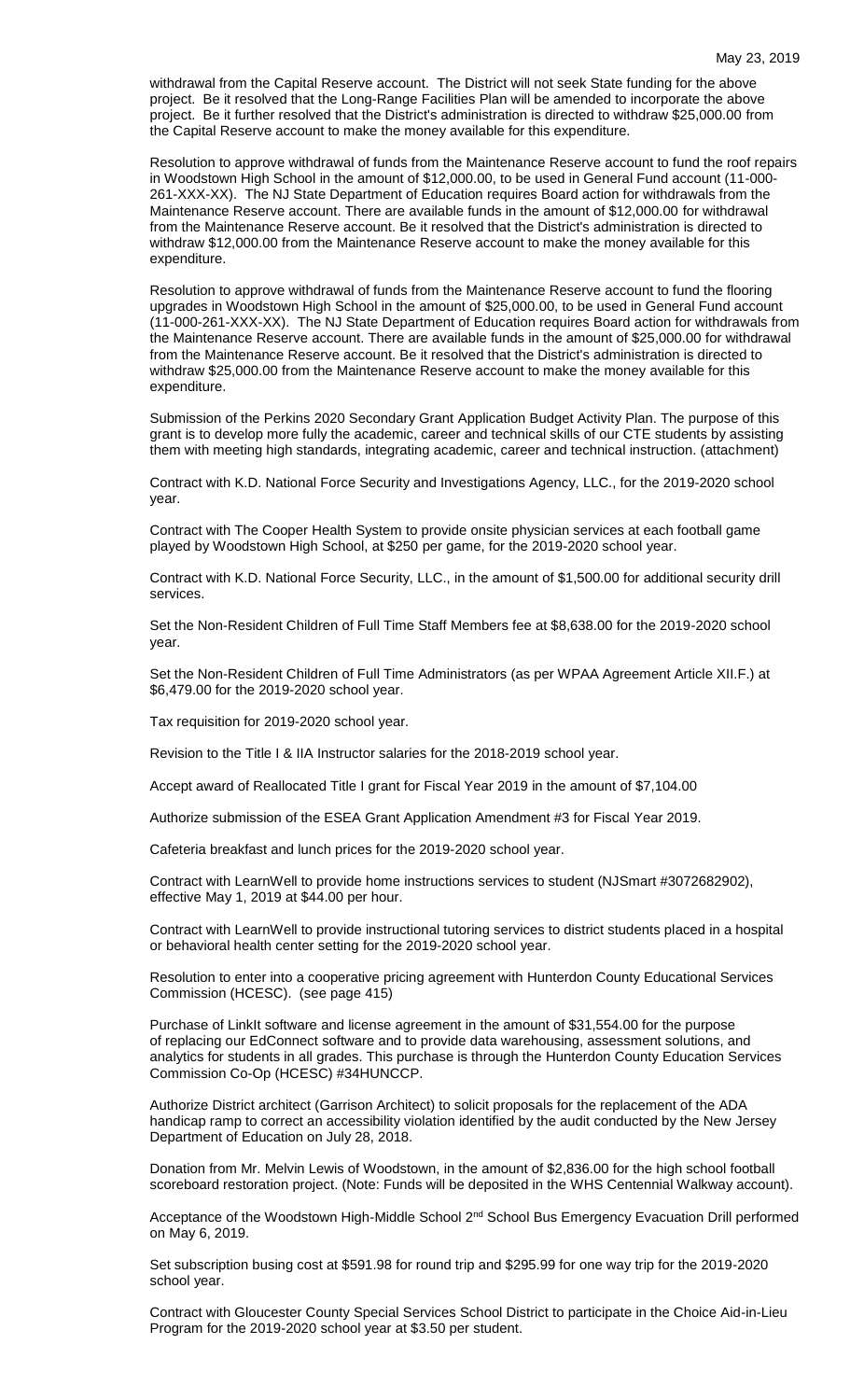Contract with Gloucester County Special Services School District to participate in Non-Public Aid-in-Lieu Program for the 2019-2020 school year at \$3.50 per student.

Contract with Gloucester County Special Services School District for quoted route Y1476 for student (NJ SMART #6216115392) at \$555.00 per diem, plus a 7% administrative fee, beginning April 22, 2019 to the end of the 2018-2019 school year. (Note: This replaces route Y1463).

Contract to participate in the Salem County Cooperative Transportation Program administered by Gloucester County Special Services School District for the 2019-2020 school year.

Motion made by: Jessica Madiraca Motion seconded by: Travis Zigo Voting Nelson Carney – Yes Maricia Chiarelli – Yes Michael Kinney – Yes Jessica Madiraca – Yes Eileen C. Miller – Yes Floyd Pennal – Yes Julie Stanton – Yes Amy Wojciechowski – Yes Travis Zigo – Yes

Motion to approve the following as recommended by the School Business Administrator (voting not applicable to sending district representatives):

Resolution to approve withdrawal of funds from the Maintenance Reserve account to fund the flooring upgrades in Mary S. Shoemaker School in the amount of \$50,000.00, to be used in General Fund account (11-000-261-XXX-XX). The NJ State Department of Education requires Board action for withdrawals from the Maintenance Reserve account. There are available funds in the amount of \$50,000.00 for withdrawal from the Maintenance Reserve account. Be it resolved that the District's administration is directed to withdraw \$50,000.00 from the Maintenance Reserve account to make the money available for this expenditure.

Contract with P.E.S.I. to provide home instruction services to student (NJSmart #5528401090), effective April 29, 2019 at \$32.00 per hour.

Use of facilities request from Woodstown-Pilesgrove SACC to run the summer SACC program at the Mary Shoemaker School beginning June 17, 2019 through August 16, 2019 from 6:30 a.m. to 6:00 p.m., at rental fee of \$6,300.00.

Acceptance of the Mary S. Shoemaker School and William Roper Early Childhood Learning Center 2<sup>nd</sup> School Bus Emergency Evacuation Drill performed on April 17, 2019.

Motion made by: Jessica Madiraca Motion seconded by: Floyd Pennal Voting Nelson Carney – Yes Maricia Chiarelli – Yes Jessica Madiraca – Yes Eileen C. Miller – Yes Floyd Pennal – Yes Julie Stanton – Yes Amy Wojciechowski – Yes Travis Zigo – Yes

POLICY - None

OLD BUSINESS – None

### NEW BUSINESS – None

## REPORTS

School Business Administrator – Mrs. Chin reported on the following:

- April Food Service
	- o \$7,200 profit; year-to-date profit of ~\$30K; two more months to go for the school year
	- o April -- meal count holding steady/strong; participation rate is strong; food costs are efficient,
	- incorporating special events revenue; income per meal is strong
	- o Outlook for:
		- May -- good serving days count
		- June -- expect breakeven (some half days)
	- o Future initiatives -- survey students to optimize menu; optimize staffing
	- $\circ$  Lunch debt (~\$13.6K) -- working with families to establish payment plan; have had some success

Administrators monthly reports for May 2019.

Building Reports for the month of April 2019 as follows: **Enrollments** Fire/Security Drill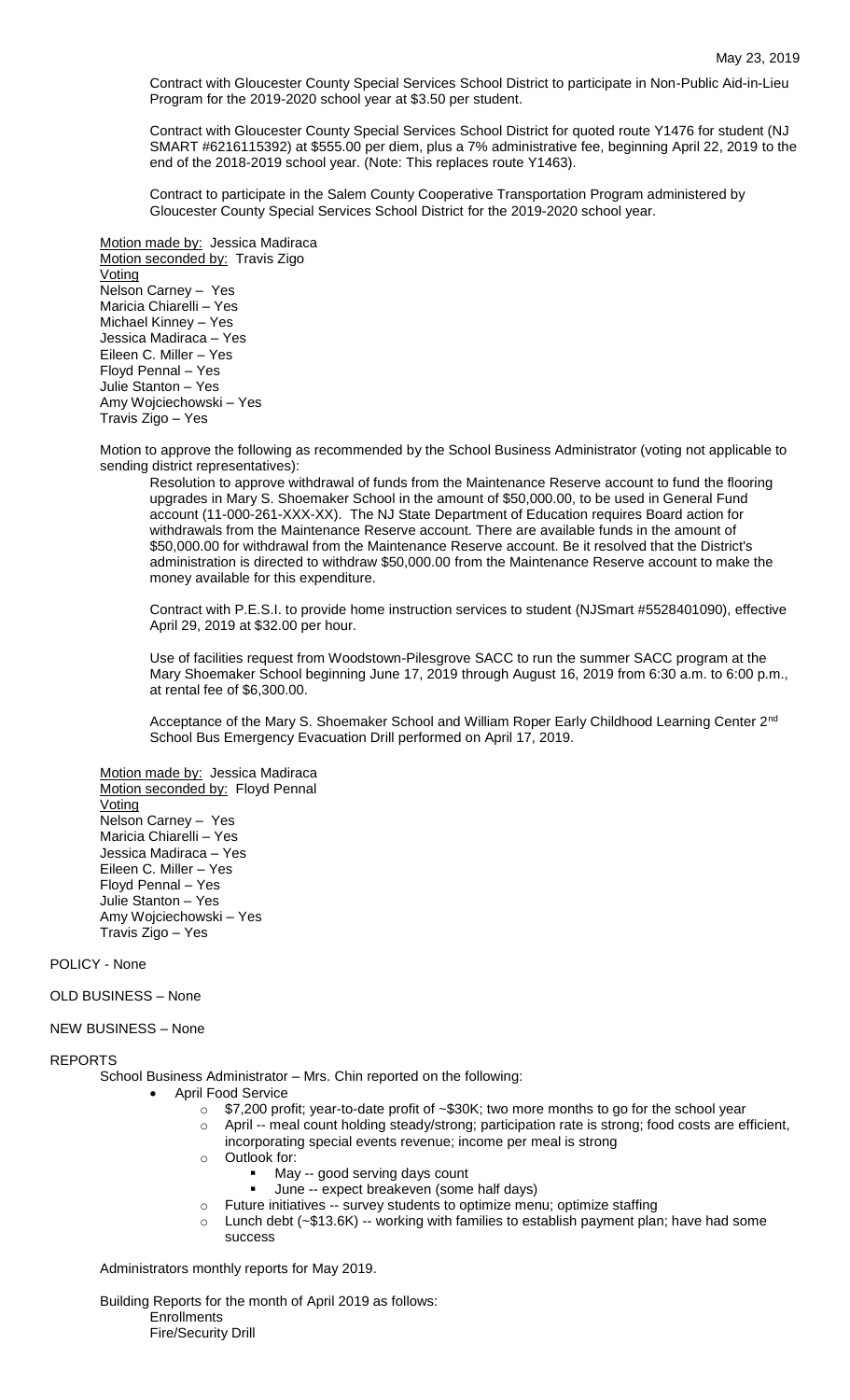## BOARD REPORTS

President -- Mrs. Miller reported on the following:

- Commended success of WHS awards night.
- Reminded Board Members to complete the Superintendent's evaluation.
- Encouraged Board Members to participate in the 8<sup>th</sup> Grade Promotion and Graduation Ceremony.
- OM and FFA are currently at out-of-state events.

### Sending Districts

Upper Pittsgrove Township -- Mr. Michael Kinney stated that the gym has been shut down due to the damaged roof from the recent storm.  $8<sup>th</sup>$  grade graduation has to be moved.

Alloway Township -- Mr. Richard Morris was not in attendance.

## Liaison Reports

NJSBA Delegate Report – Mrs. Miller reported on the following:

- Delegate Assembly had one resolution on school funding which was defeated.
- New officers were elected.
- Gave update on Legislative Day in Trenton.

SACC Report – Mrs. Madiraca had nothing to report.

AG Advisory Council Report – Dr. Stanton reported on the following:

- Strategic planning is in progress which will shape the future of the program.
- Awaiting funding for shed.
- **•** FFA students have been performing well.
- Upcoming banquet.
- Rich Senor added that Deanna Miller was named FFA Advisor of the Year.

PTO Report – Mr. Zigo reported on the following:

- Update on fundraising.
- School kits order.
- Teacher appreciation week.
- Upcoming school fairs.
- Odyssey of the Mind donations.
- Summer reading challenge.
- Upcoming events and summer meeting dates.

W-P School Foundation Report – Mrs. Chiarelli had nothing to report.

CARE Report – Mr. Pennal had nothing to report.

Marlton Recreation League Report – Mr. Zigo reported on the following:

- Provided an update on the football stadium lights fundraising.
	- Freshman Sports funding necessary to reinstate.
	- Scoreboard initiative.
- Mrs. Grossman discussed the risk management aspects of volunteer projects as cautioned by our risk management professionals; Mrs. Grossman floated idea of having district "front" the funding for the scoreboard to ensure installation safety.

Pilesgrove Township Report – In Dr. Nielsen's absence, Mrs. Miller reviewed Dr. Nielsen's items from the May work session.

Woodstown Borough Report – Ms. Wojciechowski reported that construction continues on Route 40. Mrs. Chiarelli described traffic hazard location due to construction.

# AUDIENCE PARTICIPATION – Non-agenda Items. – None

### IMPORTANT DATES

- June 11, 2019 Work Session, 6:00 p.m., Board Office Conference Room
- $\bullet$  June 13, 2019 8<sup>th</sup> Grade Awards, 9:00 a.m., WMS Multi-Purpose Room
- $\bullet$  June 13, 2019 8<sup>th</sup> Grade Promotion, 6:30 p.m., Irvin Gym
- June 14, 2019 12<sup>th</sup> Grade Graduation, 6:30 p.m., Clint Ware Field
- June 20, 2019 Regular Board Meeting, 7:00 p.m., Mary Shoemaker School Library

## RECESS INTO EXECUTIVE SESSION I

The Open Public Meetings Act allows the Board to enter into executive session for confidential matters (N.J.S.A. 10:4- 12b). Matters discussed in executive session will remain confidential until such time as the need for confidentiality no longer exists.

Motion that the Board of Education enter into executive session, by resolution, to discuss personnel/legal matters. It is expected that the executive session will last approximately 30 minutes. The Board will reconvene in open public session immediately following. Formal action may or may not be taken as a result of the executive session. (8:46 p.m.)

Motion made by: Maricia Chiarelli Motion seconded by: Amy Wojciechowski Voting Nelson Carney – Yes Maricia Chiarelli – Yes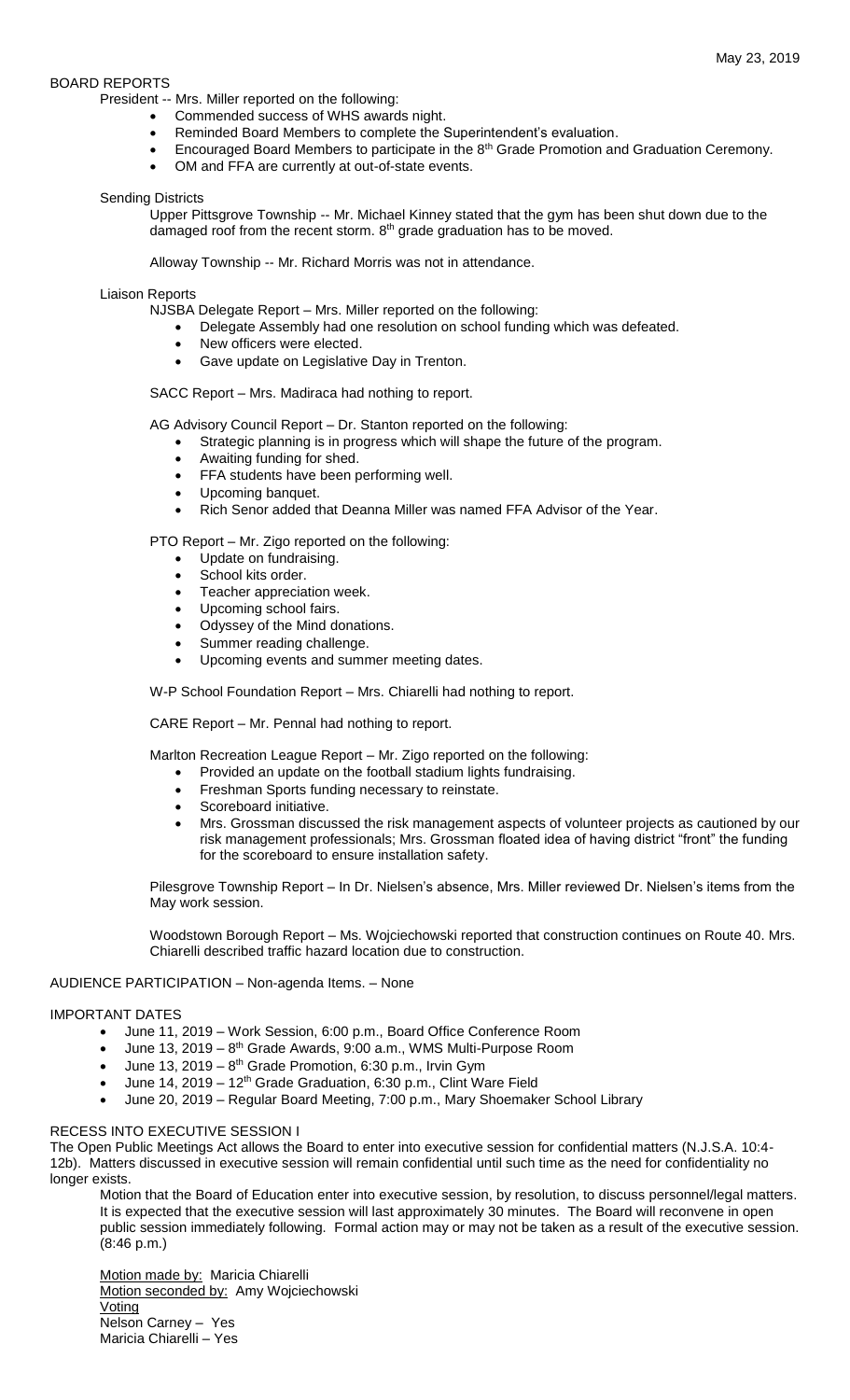Michael Kinney – Yes Jessica Madiraca – Yes Eileen C. Miller – Yes Floyd Pennal – Yes Julie Stanton – Yes Amy Wojciechowski – Yes Travis Zigo – Yes

Mr. Morris joined the meeting at 8:47 p.m.

### RESUMPTION OF PUBLIC PORTION OF THE MEETING Motion to resume the public portion of the meeting at 9:03 p.m.

Motion made by: Jessica Madiraca Motion seconded by: Amy Wojciechowski Voting Nelson Carney – Yes Maricia Chiarelli – Yes Michael Kinney – Yes Jessica Madiraca – Yes Eileen C. Miller – Yes Richard C. Morris – Yes Floyd Pennal – Yes Julie Stanton – Yes Amy Wojciechowski – Yes Travis Zigo – Yes

### MOTIONS OUT OF EXECUTIVE

Motion at the recommendation of the Athletic Director, Mr. Joe Ursino and Superintendent Mrs. Virginia Grossman, to name the High School Baseball Field in honor of Coach Lee Ware to recognize 47 years of service to the school district.

Motion made by: Floyd Pennal Motion seconded by: Michael Kinney Voting Nelson Carney – Yes Maricia Chiarelli – Yes Michael Kinney – Yes Jessica Madiraca – Yes Eileen C. Miller – Yes Richard C. Morris – Yes Floyd Pennal – Yes Julie Stanton – Yes Amy Wojciechowski – Yes Travis Zigo – Yes

Motion to approve the annual appointments and affirmations as recommended by the School Business Administrator for the 2019-2020 school year as follows: Depositories of School Funds

Fulton Financial Advisors Franklin Savings Bank, SLA, Woodstown State of New Jersey Cash Management Fund Investments The Vanguard Group, Philadelphia

Professional Appointments

Board Solicitor - Parker McCay - Hourly rate \$175.00 Auditor - Bowman & Company - Annual fee \$23,500.00 Architect of Record - Garrison Architect Hourly rate \$150.00 (attachment) School Physician - Kevin W. Roberts, M.D. and Amanda Deal, D.O. of Woodstown Family Practice - Annual fee \$19,774.00 Financial Consultant/Continuing Disclosure Agent - Phoenix Advisors, LLC - Base fee \$1,000.00

Extraordinary Unspecified Services

Health Insurance Broker of Record - Conner Strong & Buckelew (three vendors were solicited, Conner Strong & Buckelew, Brown & Brown Benefit Advisors, and Gallagher.)

Motion made by: Maricia Chiarelli Motion seconded by: Michael Kinney **Voting** Nelson Carney – Yes Maricia Chiarelli – Yes Michael Kinney – Yes Jessica Madiraca – Yes Eileen C. Miller – Yes Richard C. Morris – Yes Floyd Pennal – Yes Julie Stanton – Yes Amy Wojciechowski – Yes Travis Zigo – Yes